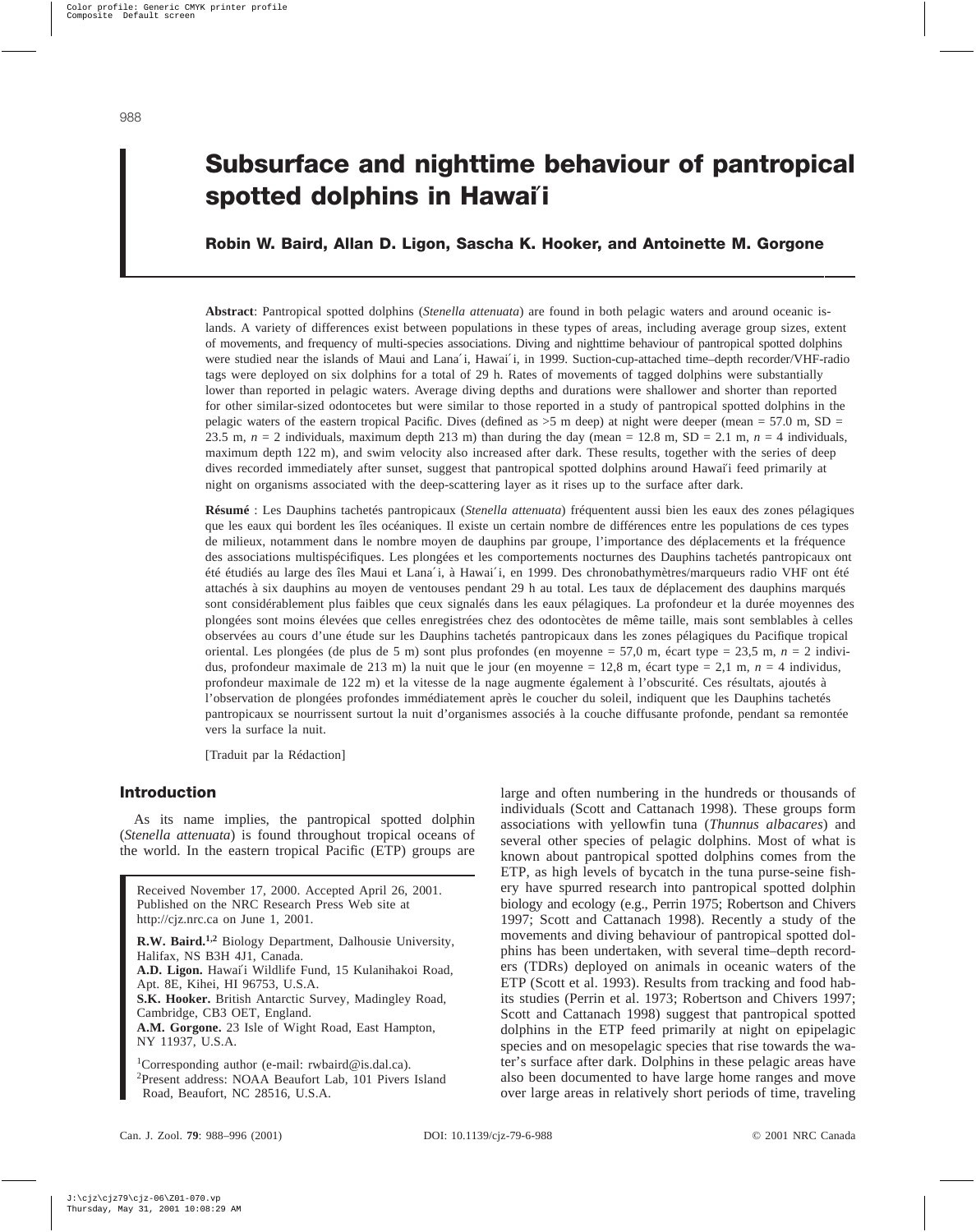from 50 to 100 km or more per day (Leatherwood and Ljungblad 1979; Perrin et al. 1979; Scott et al. 1993).

Pantropical spotted dolphins are also found in nearshore areas, both along continental coasts (e.g., Acevedo and Burkhart 1998) and around oceanic islands. Near the Hawaiian Islands, this species is often found in waters less than 200 m deep and group sizes are much smaller than observed in pelagic waters. Based on 23 sightings made during aerial surveys covering all of the main Hawaiian Islands, Mobley et al. (2000) found an average group size of 43 individuals. There is also some evidence that pantropical spotted dolphins around the Hawaiian Islands show much more limited movements and presumably have much smaller home ranges than those observed in the ETP. Scott and Wussow (1983) radio-tracked a pantropical spotted dolphin off the island of Hawai′i and found movements of only about 40 km over a 4 day period. In addition, pantropical spotted dolphins in relatively shallow areas (e.g., between the islands of Maui and Lana′i) have relatively low frequencies of scars associated with deepwater cookie-cutter sharks (*Isistius brasiliensis*) compared with pantropical spotted dolphins off the island of Hawai′i (R.W. Baird, personal observations). This suggests that animals in these shallow-water areas rarely move into deeper water, and thus may not regularly move across the deepwater (>1000 m) channels between some of the islands.

These differences in group size and scale of movements of island-associated pantropical spotted dolphins versus those found in pelagic areas are matched by substantial differences between the mesopelagic prey community associated with islands and that of pelagic areas (Reid et al. 1991). Thus, it is unclear whether pantropical spotted dolphins around islands would exhibit the same feeding patterns as individuals in offshore areas. Little is known about the diet of pantropical spotted dolphins around the Hawaiian Islands; stomach contents of only two individuals have been recorded, and these primarily contained the remains of mesopelagic fish and squid (Shomura and Hida 1965; Clarke and Young 1998).

Here we report on a study of the diving behaviour of pantropical spotted dolphins off the islands of Maui and Lana'i, Hawai'i; the first diving behaviour study of this species in nearshore waters. We used TDRs and VHF-radio tags to study diving behaviour. These tags were remotely attached with suction cups, an approach that does not rely upon capturing animals (Baird 1998*a*; Hooker and Baird 2001).

## **Methods**

Fieldwork was undertaken between 7 January and 9 December 1999 in the waters west of Maui, Hawai′i, using 5- and 6-m rigidhull inflatable boats. The area between the islands of Maui, Lana′i, and Kaho′olawe was searched nonrandomly, with routes being determined to give as broad a coverage of the area as possible but being limited by strong trade winds and resultant high seas which commonly occur in the area. When dolphins were encountered, the species was identified and group size was estimated. If pantropical spotted dolphins began to bowride on the research vessel and tagging gear was onboard (approximately 70% of the days pantropical spotted dolphins were encountered), attempts to tag were made.

The tags used were the same as those used to examine diving behaviour of several other species of cetaceans (Baird 1998*a*; Hooker and Baird 1999; Baird et al. 2000). Each tag weighed about 400 g (approx. 0.5% of the body mass of a pantropical spotted dolphin) and contained a VHF-radio transmitter (MOD-125, Telonics, Mesa, Ariz., U.S.A.) with a 30-cm semi-rigid wire antenna and a TDR (Mk6, Wildlife Computers, Redmond, Wash., U.S.A.). The TDR recorded depth and velocity every second, and temperature and light levels every 5 s. All but one TDR measured depth in 1-m increments (accuracy  $\pm$  1 m), whereas the remaining instrument measured depth in 4-m increments (accuracy  $\pm$  4 m). The maximum depth range of these instruments was 250 or 1000 m, respectively. Velocity was measured by rotation of a paddlewheel. Velocity readings are presented as relative velocity, as readings vary with position of the tag on the body (Baird 1998*b*) and probably also with body size. The maximum temperature limit of the units was 22.7°C, which is less than the temperature of surface waters in Hawai′i, thus the only usable temperature records were those obtained below a depth of approximately 80 m. Light intensity was measured with a photodiode (BPX 63, Siemens Components Inc., Cupertino, Calif., U.S.A.), which had a spectral sensitivity of 350–1100 nm and peak sensitivity at 800 nm. Light values were recorded in uncalibrated units; calibration of the values followed McCafferty et al. (1999) with units converted to illuminance (lux) using the formula:  $ln(lux) = 0.13(TDR output) - 12$ .

Tag bodies were constructed from syntactic foam (to cause tags to float after they fell off) and were attached with a 8-cm diameter suction cup (Canadian Tire). The inner surface of the suction cup was coated with silicone grease to increase adhesion. Tags were attached to the end of a 3-m pole and were deployed on bowriding dolphins by hitting the suction cup against the dorsal surface of a dolphin as it came to the surface to breathe.

The magnitude of the immediate reactions of individuals to tagging was recorded. Once a tag was attached, the tagged animal or the group in which the tagged animal was present was tracked visually or using the VHF-tracking equipment. We recorded location on board our research vessel with a GPS at 5- to 10-min intervals when near the tagged dolphin or the group that it was in, and bottom depths were determined by interpolation off a nautical chart. Associations with seabirds, which might indicate feeding behaviour, were noted as were any observations of possible feeding (e.g., fish observed at the surface near dolphins or dolphins moving through schools of fish).

Once tags were recovered, data were downloaded to a computer in hexadecimal format. Data were processed in several ways using software provided by the TDR manufacturer (Wildlife Computers). The hexadecimal files were run through the program Minimum– Maximum–Mean (version 1.22) to produce raw ASCII files with all data values (e.g., for plotting and calculation of the percentage of time at depth). As well, hexadecimal files were processed with Zero–Offset–Correction (version 1.30) to correct for temperaturerelated drift in the surface values. The resulting files were processed with Dive Analysis (version 4.08) to calculate statistics for each dive (dive durations, maximum depths, rates of descent and ascent). The outputs of this program were ASCII files, which could then be imported into Excel (version 2000) and (or) Minitab (version 10.2) for statistical analyses and graphing. Rates of ascent and descent were calculated with the start and end points chosen using the Dive Analysis program, selecting periods of relatively constant descent or ascent covering at least 40% of the depth of each dive.

#### **Results**

A total of 640 h of boat-based search effort during 98 days resulted in 36 sightings of pantropical spotted dolphins. Group size ranged from 10 to approximately 150 individuals (median = 60, mean = 60,  $SD = 26$ ). Most groups had infants present, indicating the presence of adult females. Although search effort was not random, pantropical spotted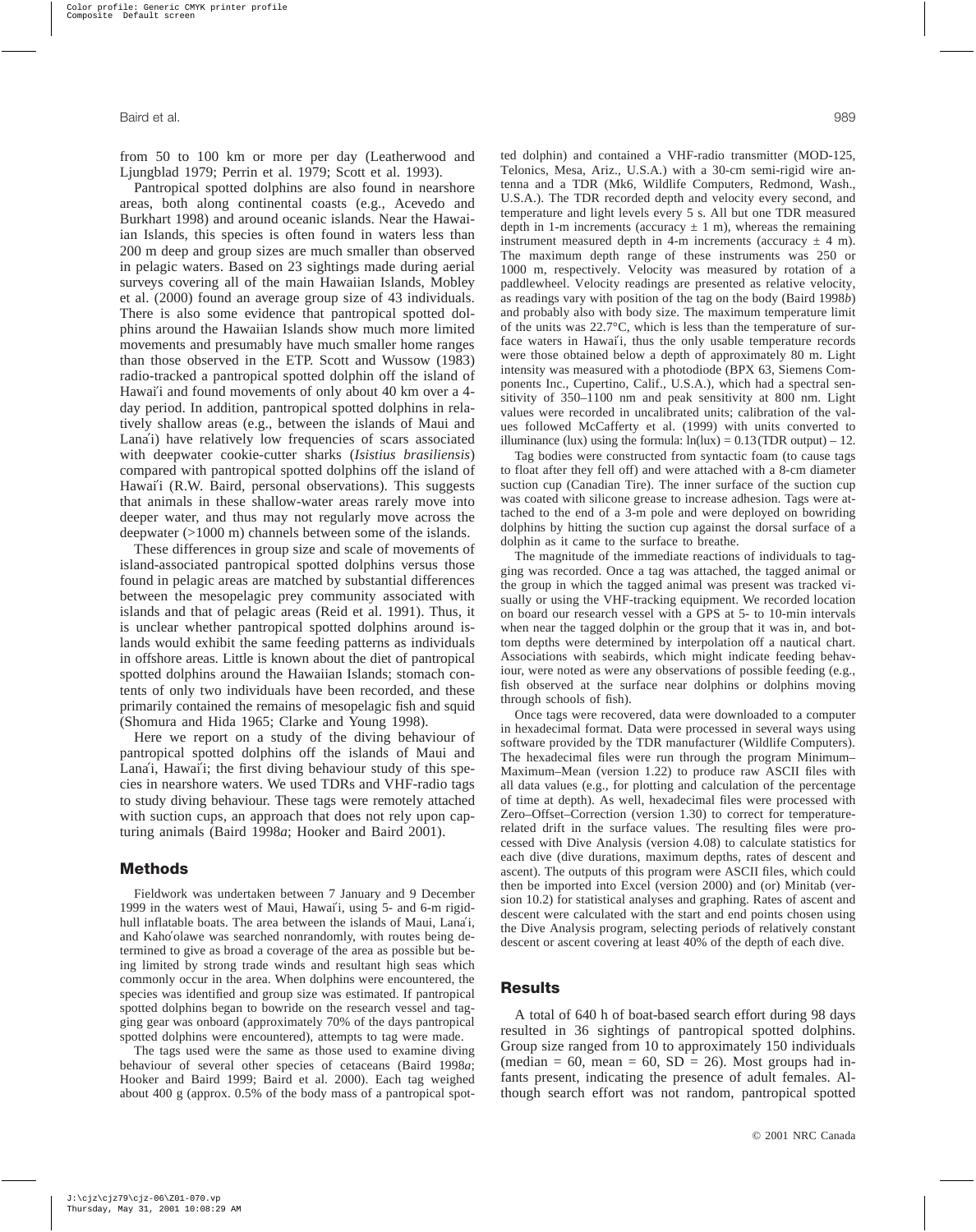**Fig. 1.** Sighting locations of pantropical spotted dolphins (*Stenella attenuata*)  $\left(\bullet\right)$ , spinner dolphins (*Stenella longirostris*) ( $\circ$ ), and bottlenose dolphins (*Tursiops truncatus*) ( $\times$ ) from the study area during 1999. Only a single point is shown for each encounter, the location where each group was first seen. The 100- and 500-m depth contours are indicated.



dolphins were typically found at least 3–5 km offshore in the area between the islands of Maui, Lana′i, and Kaho'olawe and in waters ranging from 70 to 300 m deep (Fig. 1). Comparison with the sighting distribution of other recorded dolphin species (based on the same distribution of search effort) demonstrated their relatively distinct habitat use. Spinner dolphins (*Stenella longirostris*) were typically found closer to shore (particularly off the island of Lana′i) or in shallower water in the Auau Channel, and bottlenose dolphins (*Tursiops truncatus*) were distributed both close to shore along the coasts of Maui and Lana′i and further offshore (Fig. 1). Taking into account only group composition when first found (since the longer a group is followed the more likely it may come across another species), mixedspecies groups were uncommon (9.1% of sightings of pantropical spotted dolphins), with associations occurring with bottlenose (two occasions) and spinner dolphins (one occasion).

Nineteen attempts were made to tag pantropical spotted dolphins, eight of which were successful. Attempts were not always successful primarily because of the angle at which the suction cup hit the dolphin (i.e., if the cup did not hit squarely it was unlikely to stick). The battery failed in the tag used in the first two deployments, thus dive data were obtained from only six individuals (hereafter referred to as "successfully tagged animals") on 5 days (Table 1). Based on the degree of spotting and relative body size estimated in the field, all six of the successfully tagged animals were thought to be adults or large subadults. Group sizes for groups in which animals were tagged were similar (mean = 70 individuals,  $SD = 18$  individuals,  $n = 5$  groups) to the overall average group size. For 1 of the 6 successfully tagged animals no reaction to tagging was observed; other reactions observed included a flinch and fast dive (2/6), a tail flick  $(2/6)$ , and a slow barrel roll  $(1/6)$ . Three of the six successfully tagged animals returned to ride the bow, and all tagged animals remained within the group and exhibited behaviours similar to other nearby dolphins. Tags remained attached for periods ranging from a few minutes to just over 12 h, resulting in a total of 29 h of dive data. Tagged dolphins were followed for periods ranging from 5 min to over 3 h (for a total of 12 h; Table 1), and we noted that they used the same areas as non-tagged dolphins (Fig. 2). Two of the tags remained attached after sunset, providing a total of 5.5 h of nighttime data. Taking into account the first and last known locations of tagged dolphins on each day, an average net speed of 1.8 km/h was calculated (Table 1). However, travel routes were clearly nonlinear (Fig. 2), so this average net speed does not represent true swimming speed. Bottom depths where tagged dolphins were followed ranged from 70 to 440 m (mean = 220 m, SD = 107 m, *n* = 137 depth readings at 5-min intervals) and in no case when dolphins were followed were dives near the bottom (Fig. 3). A regression of bottom depth against time of day during the periods when tagged dolphins were followed showed that tagged animals tended to move into deeper water later in the day  $(r^2 = 0.54,$  $p < 0.001$ ). Water temperature varied from approximately 22.5 $\degree$ C at a depth of 80 m to 19.5 $\degree$ C at a depth of 200 m.

On a coarse scale, the proportion of time spent at depth for the four animals whose tags remained on for longer than 2 h was relatively consistent (Fig. 4). During the day, the dolphins spent the vast majority of the time in the top 10 m of the water column (mean =  $88.5\%$ , SD =  $2.8\%$ ,  $n = 4$ ), with the deepest dive to 122 m. At night, the dolphins spent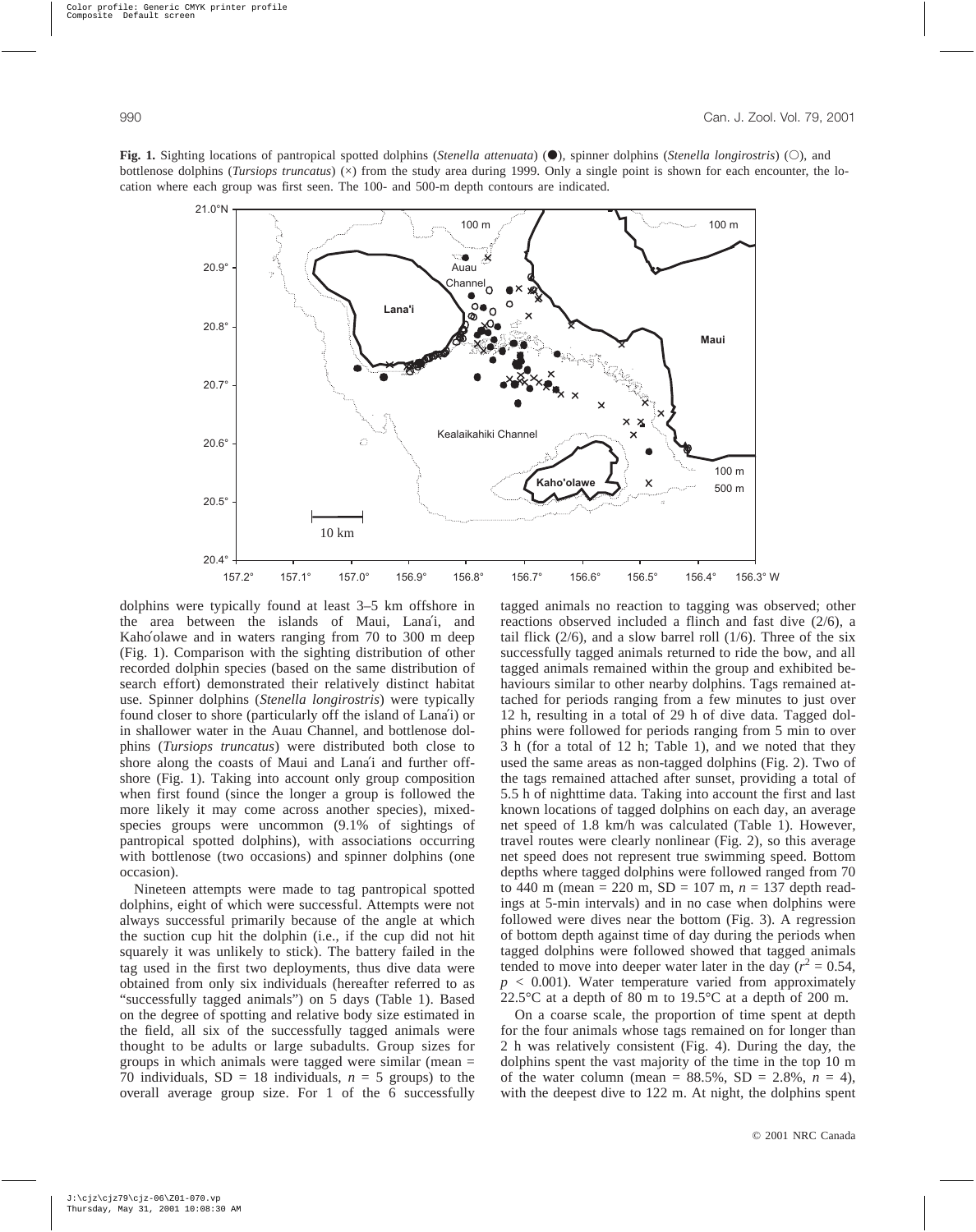**Fig. 2.** Map showing tracks of tagged pantropical spotted dolphins. Arrows are shown giving the general direction of travel of tagged animals. The location where the 16-November tag was recovered (on 17 November) is shown. Location where the 16-March tag was recovered (on 17 March) is not shown, but this tag was recovered on the trackline from the previous day, 7 km north of the southernmost point shown for the dolphin on this day. The 100-m depth contour is indicated.



**Table 1.** Details of tag deployments for pantropical spotted dolphins (*Stenella attenuata*).

| Date               | Time             | Tag duration<br>(h, min) | Periods when tagged dolphin/group<br>followed <sup><i>a</i></sup> | Average travel<br>speed $(km/h)$ |
|--------------------|------------------|--------------------------|-------------------------------------------------------------------|----------------------------------|
| 4 March No. 1      | $09:28 - 11:42$  | 2, 14                    | $09:28-10:58$ , 11:34-11:42 (1, 28)                               | 2.3 <sup>b</sup>                 |
| No. 2              | $12:34 - 13:44$  | 1, 10                    | $12:34-13:13(0, 39)$                                              | $2.3^{b}$                        |
| 16 March           | $10:13 - 22:33c$ | 12, 10                   | $10:13-11:18$ , $14:35-17:14$ (3, 44)                             | 0.7                              |
| 12 May             | $11:12 - 11:17$  | 0, 5                     | $11:12-11:17(0,5)$                                                |                                  |
| 2 November         | $10:26 - 16:52$  | 6, 26                    | $10:26 - 13:35(3, 9)$                                             | 2.2                              |
| 16 November        | $12:18-19:19d$   | 7, 1                     | $12:18-15:10(2, 52)$                                              | 2.1                              |
| Total <sup>e</sup> |                  | 29, 6                    | 11, 57                                                            |                                  |
| Mean               |                  |                          |                                                                   | 1.8                              |

<sup>a</sup>Numbers in parentheses are hours and minutes.

<sup>*b*</sup>This travel speed estimate was for both dolphins that were tagged on 4 March, as they were in the same group. Only one value was used in calculating the mean.

*c* Sunset on this date was at 18:37, thus 3 h and 56 min of data were obtained after sunset.

<sup>d</sup>Sunset on this date was at 17:46, thus 1 h and 33 min of data were obtained after sunset.

*e* Total values are given in hours and minutes.

less time in the top 10 m (mean = 59.4%, SD = 9.2%, *n* = 2) and more time at greater depths with dives as deep as 213 m. Within the top 10 m of the water column, exactly where individual dolphins spent their time varied considerably (Table 2). Approximately half an hour after sunset the frequency of deep dives increased (Fig. 3). The initial deep dives after sunset are to depths where the light levels were equal to those recorded near the surface later during the night (Fig. 5). Velocity readings for the two individuals whose tags remained on into the night showed that velocity at night was generally higher and more variable than velocity readings during the day (Fig. 6).

For the purposes of presenting dive statistics, we used two definitions: (*i*) any dive lasting longer than 6 s and (*ii*) dives to greater than 5 m in depth (Table 3). Dives during the day were generally shorter and shallower than dives at night (Table 3). Regressions of dive depth versus duration during the night resulted in high  $r^2$  values (mean = 0.81, SD = 0.11,  $n =$ 2), whereas during the day  $r^2$  values were lower (mean = 0.34,  $SD = 0.23$ ,  $n = 4$ ). Rates of descent and ascent were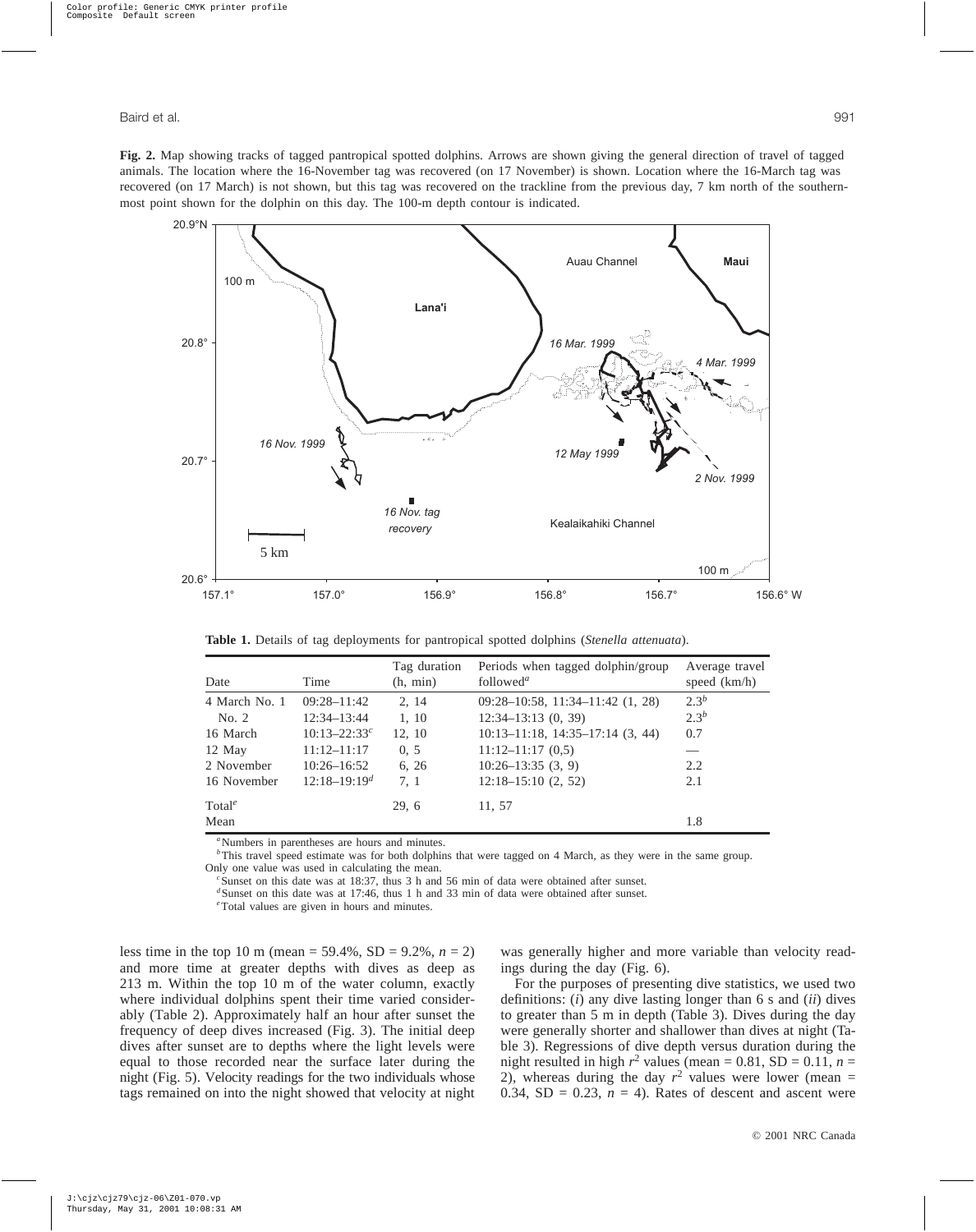**Fig. 3.** Depth data with time of day for five dolphins for which tag attachment was greater than 1 h. Bottom depth, when known, is shown by the broken lines (broken lines are shown on the *x* axis when the bottom depth was greater than 250 m). Arrows indicate the time of sunset for the 2 days when the tags remained on after dark.



higher at night than during the day (e.g., 16 March night: descent mean =  $1.64$  m/s,  $SD = 0.51$  m/s; ascent mean = 1.46 m/s, SD = 0.38 m/s; *n* = 46; 16 March day: descent mean = 1.00 m/s,  $SD = 0.72$  m/s; ascent mean = 0.92 m/s,  $SD = 0.58$  m/s;  $n = 13$ ). Occasional surface feeding behaviour may have occurred during the daytime, as dolphins in the group were observed moving through schools of small

fish and seabirds were seen feeding at the surface in association with the dolphins.

### **Discussion**

The minimal and short duration responses observed following remote deployment of suction-cup-attached tags sug-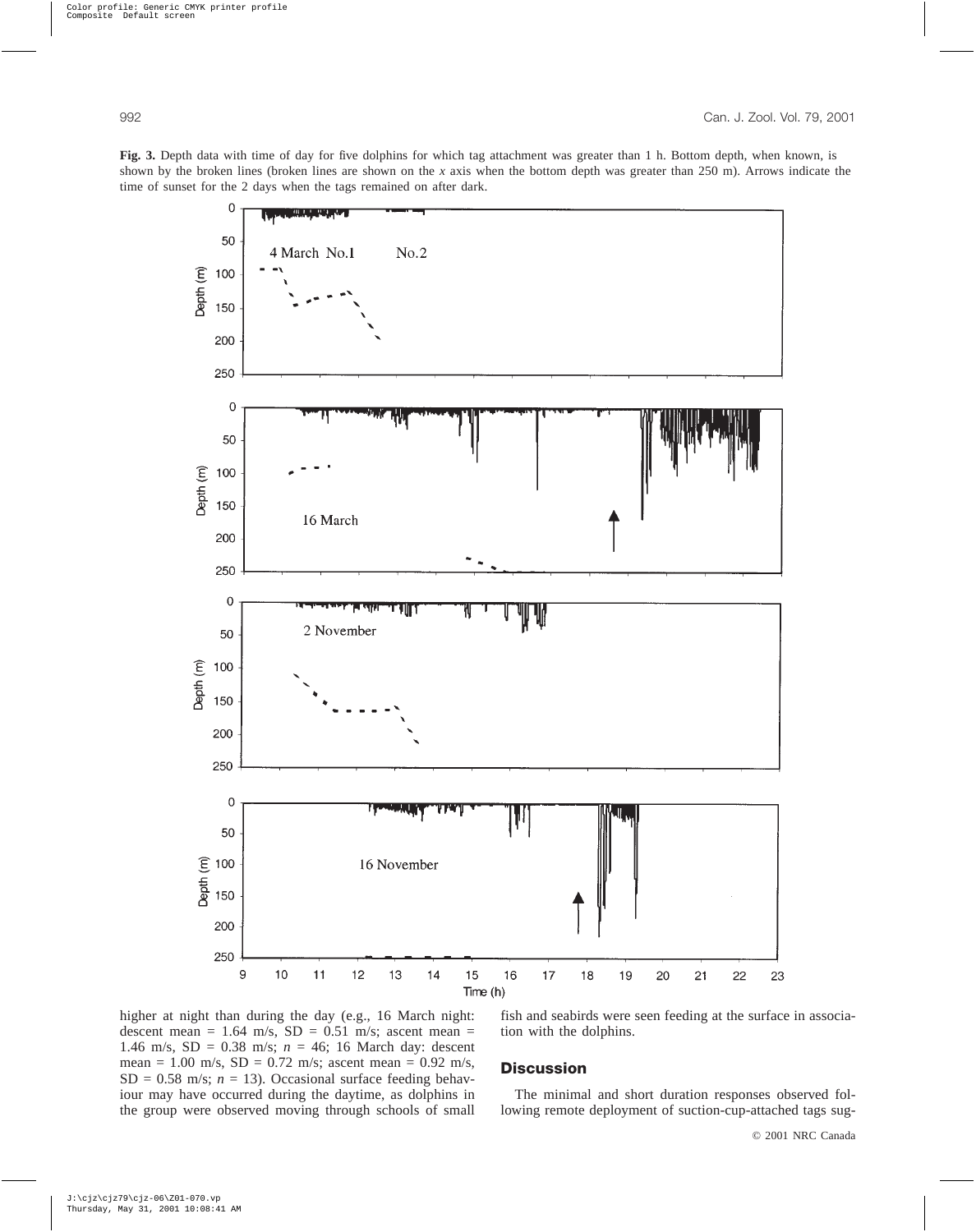



Depth (m)

gest that the study animals are not affected to any great extent by the tagging procedure. The consistency of their behaviour compared with non-tagged animals in the same group further supports this fact. As such, we believe this technique did not impact the short-term behaviour of the dolphins and our results are likely representative of the diving behaviour of other dolphins in the groups.

On average, dive depths and durations documented for pantropical spotted dolphins in Hawai′i were generally shallower and shorter than has been reported for similar-sized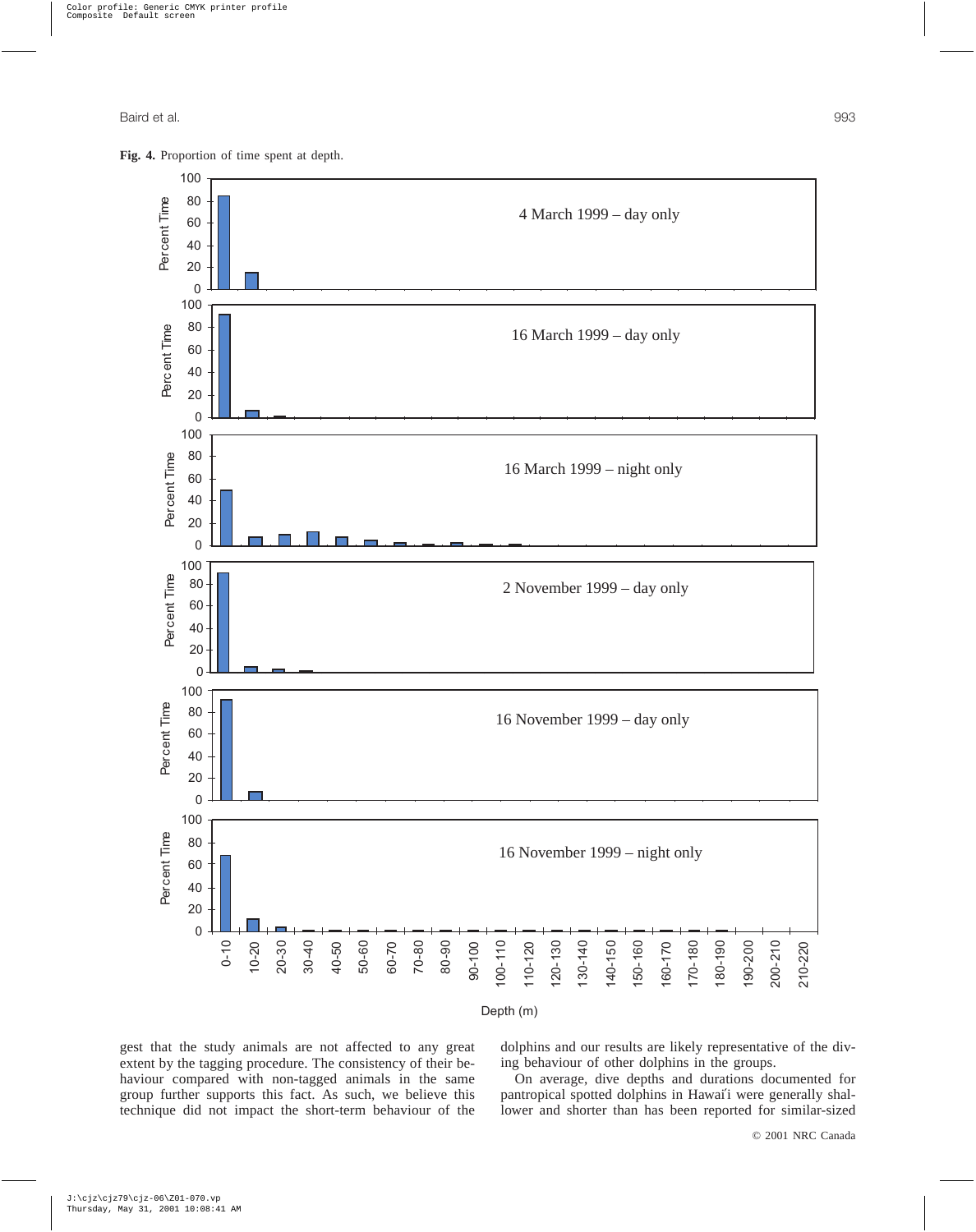| Depth $(m)$ | 4 March No. 1 | 16 March | 2 November | 16 November | Mean | <b>SD</b> | <b>CV</b> |
|-------------|---------------|----------|------------|-------------|------|-----------|-----------|
| $0 - 2$     | 29.4          | 25.7     | 80.5       | 75.9        | 52.9 | 29.3      | 0.55      |
| $2 - 4$     | 7.2           | 41.1     | 3.8        | 3.2         | 13.8 | 18.3      | 1.32      |
| $4 - 6$     | 7.1           | 10.3     | 1.7        | 3.0         | 5.5  | 3.9       | 0.71      |
| $6 - 8$     | 16.4          | 7.8      | 1.4        | 3.2         | 7.2  | 6.7       | 0.93      |
| $8 - 10$    | 23.7          | 6.0      | 1.7        | 4.8         | 9.1  | 9.9       | 1.10      |
| Total       | 83.8          | 90.9     | 89.1       | 90.1        | 88.5 | 2.8       | 0.03      |

**Table 2.** Percentage of time spent in the upper 10 m of the water column during daylight hours for the four pantropical spotted dolphins tagged with 1-m resolution TDRs*<sup>a</sup>* .

*a* The second tag used on 4 March contained a 1000-m rated TDR with a 4-m depth resolution, and thus the data obtained from this tag were not suitable for this analysis (nor for results presented in Table 3).

**Fig. 5.** Change in light levels (lower line) and dive depth (upper line) in relation to time of day for pantropical spotted dolphins tagged on 16 March 1999 (*a*) and on 16 November 1999 (*b*). Arrows indicate the time of sunset. 4



cetaceans (e.g., harbour porpoise, *Phocoena phocoena* (Westgate et al. 1995); Dall's porpoise, *Phocoenoides dalli* (Baird and Hanson 1998)). However, a comparison of maximum dive depth and duration indicates that pantropical spotted dolphins closely match diving capacity predicted based on body size (Schreer and Kovacs 1997). The discrepancy comparing average values between these species may result from several factors, including taxonomic differences (little detailed dive data are available for similar-sized delphinids), differences in dive patterns based on time of day (see below), or differences in myoglobin concentrations in skeletal muscles. Breath-holding capability for odontocetes varies both with body size and with myoglobin concentration in



**Fig. 6.** Box plot of velocity readings for two pantropical spotted dolphins recorded on 16 March 1999 (*a*) and on 16 November

skeletal muscles (Noren and Williams 2000). The myoglobin level of skeletal muscles of pantropical spotted dolphins are about 60% of those of harbour porpoises (Castellini and Somero 1981; Noren and Williams 2000), and thus pantropical spotted dolphins might be expected to generally exhibit shorter dives. At no time were dives thought to be near to the bottom, so diving depths were not limited by bottom depth.

During the day, pantropical spotted dolphins off southern Lana′i and western Maui were typically found in relatively small, single-species groups, which is in contrast to the large and frequently multi-species aggregations that are found in more pelagic waters (Scott and Cattanach 1998). Although some activity suggestive of foraging was observed, during the day these dolphins appear to spend the vast majority of their time in the top 10 m of the water column (Figs. 3, 4), which is similar to the behaviour of the pantropical spotted dolphins in the ETP (M.D. Scott, personal communication).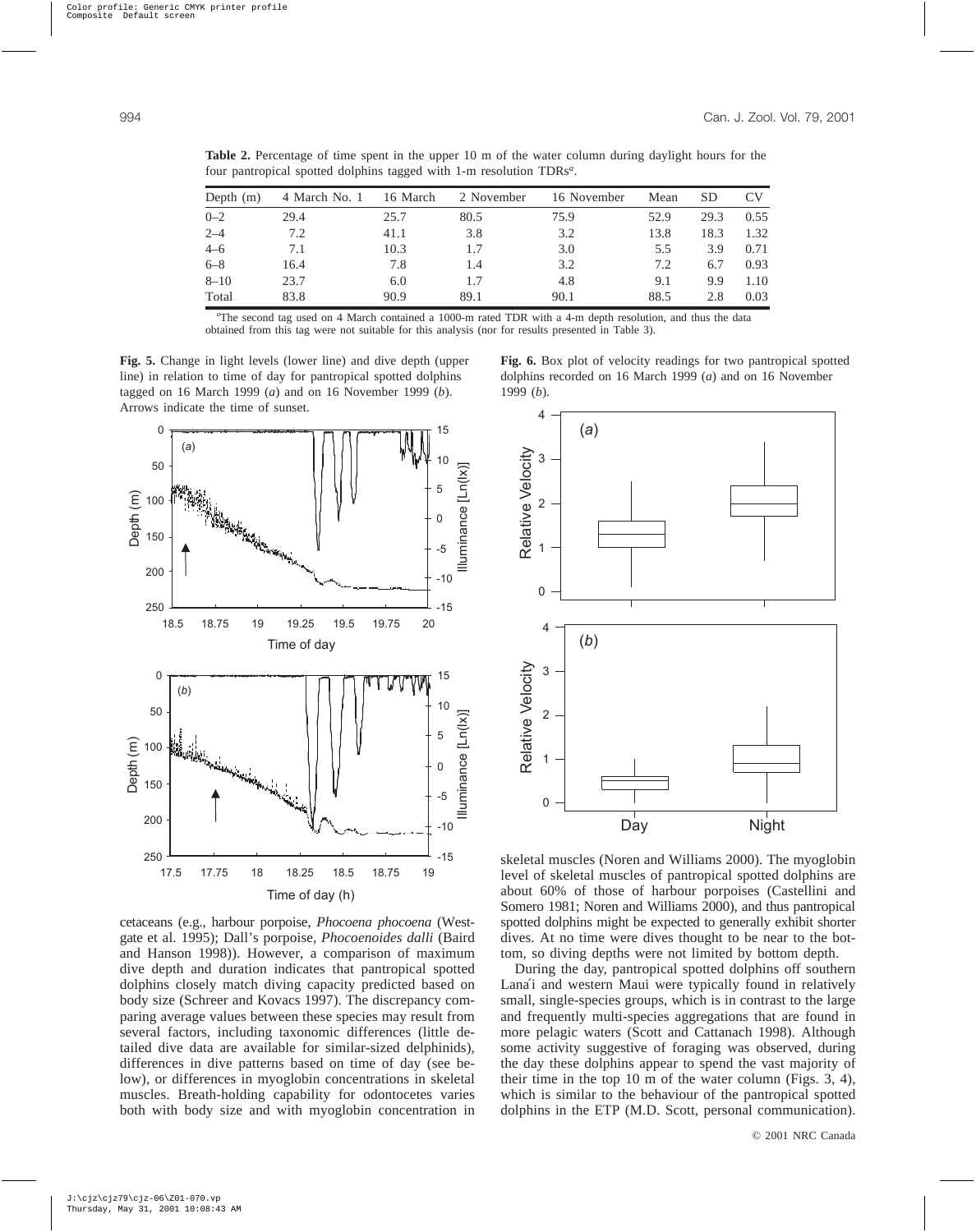|               | Dives $>6$ s in duration |                     |                  | Dives $>5$ m in depth                   |                      |                  |  |
|---------------|--------------------------|---------------------|------------------|-----------------------------------------|----------------------|------------------|--|
|               | Depth                    | Duration            |                  | Depth                                   | Duration             |                  |  |
| Date          | $mean \pm SD, m$         | $mean \pm SD, min)$ | $\boldsymbol{n}$ | $(\text{mean} \pm \text{SD}, \text{m})$ | $(mean \pm SD, min)$ | $\boldsymbol{n}$ |  |
| Day           |                          |                     |                  |                                         |                      |                  |  |
| 4 March No. 1 | $8 \pm 4(24)$            | $1.2 \pm 1.0$ (3.3) | 89               | $11 \pm 3$                              | $1.7 \pm 0.8$        | 55               |  |
| 16 March      | $6 \pm 8(122)$           | $0.5 \pm 0.5$ (3.9) | 417              | $11 + 14$                               | $1.1 \pm 0.7$        | 126              |  |
| 2 November    | $7 \pm 8(44)$            | $0.6 \pm 0.9$ (4.6) | 156              | $15 \pm 10$                             | $1.5 \pm 1.3$        | 44               |  |
| 16 November   | $10 \pm 10$ (54)         | $1.0 \pm 0.9$ (3.6) | 89               | $14 + 11$                               | $1.4 \pm 0.8$        | 54               |  |
| Mean          | $7.8 + 1.7$              | $0.83 \pm 0.33$     |                  | $12.8 \pm 2.1$                          | $1.43 + 0.25$        |                  |  |
| Night         |                          |                     |                  |                                         |                      |                  |  |
| 16 March      | $46 \pm 50$ (169)        | $1.7 \pm 1.5$ (3.8) | 18               | $74 + 46$                               | $2.6 \pm 1.1$        | 11               |  |
| 16 November   | $36 \pm 53$ (213)        | $1.2 \pm 1.3$ (5.0) | 32               | $40 \pm 56$                             | $1.3 \pm 1.4$        | 28               |  |
| Mean          | $41.0 + 7.1$             | $1.45 \pm 0.35$     |                  | $57.0 \pm 23.5$                         | $1.95 \pm 0.92$      |                  |  |

**Table 3.** Dive depth and duration values for pantropical spotted dolphins during the day and night.

**Note:** Values in parentheses are the maximum depths and maximum duration measured during dives.

However, movements of these dolphins appeared to be limited compared with the pantropical spotted dolphins in the ETP, based both on the distance traveled while tagged (Table 1, Fig. 2; see also Scott and Wussow 1983) and locations where the two tags that remained attached during the night were recovered the next day (Fig. 2). Both suggest that no long-range movements (e.g., greater than a few kilometres) were made during the nighttime period when the tags were on, even though there was a general movement into deeper water as the day progressed. Comparisons with the other two common species of dolphins found in the study area (Fig. 1) indicate differences in habitat use, with pantropical spotted dolphins showing a preference for deeper portions of the study area. Why would pantropical spotted dolphins show a general movement into deeper water as the day progresses, or conversely, why would they spend day-time periods in relatively shallow water (100–300 m)? The sympatric spinner dolphin in coastal Hawaiian waters typically spends daytime hours in very shallow areas, sometimes in less than 10 m of water, apparently to minimize predation by sharks (Fig. 1; Norris et al. 1994). Information on the depth distribution of sharks that might feed on dolphins in Hawaiian waters is sparse, however, there is some evidence that tiger sharks (*Galeocerdo cuvier*) spend a substantial proportion of their time in deeper (>400 m) waters around Hawai′i (Holland et al. 1999). Thus it is possible that the time spent in shallower water earlier in the day functions in part as shark avoidance.

The two pantropical spotted dolphins for which dive data was collected both during the day and night showed a distinct difference in dive patterns between day and night (Table 3, Fig. 4). For both individuals, the deepest dives occurred approximately half an hour after sunset (Figs. 3, 5), coincident with a reduction in light levels, and average dive depths and durations at night were greater than those during the day (Table 3). The relationship between dive depth and duration also appeared to differ between the day and night. At night, dive depths were strongly predicted by dive duration (i.e., almost all long dives were also deep dives), whereas during the day this relationship was relatively weak. Rates of descent and ascent, and velocity readings (Fig. 6), were also higher at night than during the day. Combined, these suggest that activity levels at night were higher than during the day, supporting our suggestion that feeding behaviour occurs more

at night for these dolphins than it does during the day. These observations support recent information on the nighttime predominance of feeding for pantropical spotted dolphins elsewhere (Scott et al. 1993; Richard and Barbeau 1994; Robertson and Chivers 1997).

We suggest that the first few deep dives after sunset were "exploratory" dives, as the dolphins dove to the rising deepscattering layer (Reid et al. 1991). In Hawaiian waters, this deep-scattering layer makes both vertical movements associated with a reduction in light levels after sunset and horizontal movements onto the shelf itself (Reid et al. 1991). Dives that did occur after these exploratory dives, approximately an hour after sunset, were deeper than those during the day, although shallower than the exploratory dives (Fig. 3). Exactly what species these dolphins are feeding on is unclear; as noted above, stomach contents from only two pantropical spotted dolphins in Hawai′i appear to have been collected, and these contained various mesopelagic fish and squid remains (Shomura and Hida 1965; Clarke and Young 1998). The most common fish documented in one stomach were myctophids, along with several squid species (*Enoploteuthis* sp., *Abraliopsis* sp. *Abralia astrosticta* and *Ommastrephes hawaiiensis*), all of which appear to be associated with the deep-scattering layer (Shomura and Hida 1965; Clarke and Young 1998).

As with the sympatric spinner dolphins (Norris et al. 1994), a variety of differences between pelagic and islandassociated populations of pantropical spotted dolphins seem apparent. In both species, island-associated populations appear to be found more often in smaller, single-species groups, and obviously spend more time in shallower water. In the case of pantropical spotted dolphins, our results suggest that feeding and general activity patterns may be similar between pelagic and island-associated populations. Certainly average dive durations and depths during both the day and night (Table 3) were very similar to those found during these periods for pantropical spotted dolphins in the ETP (M.D. Scott, personal communication). Thus it appears that "how" and "when" prey resources are used is relatively conservative between pantropical spotted dolphins in these disparate habitats. However, the spatial predictability associated with islands and the possible shallow-water "refuge" from predation may cause these differences, not only in group size, but also in "where" and "how far" the animals move. Further